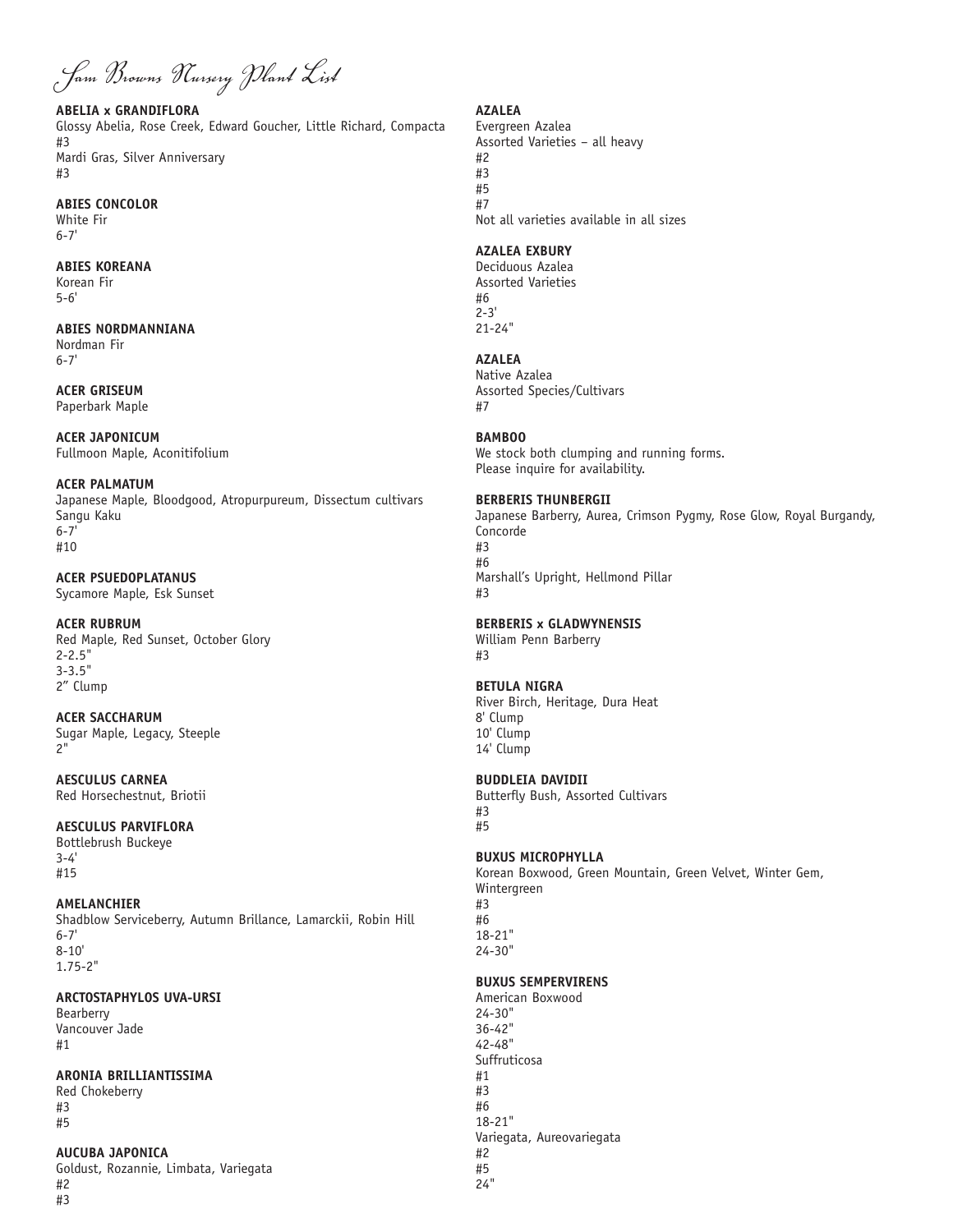#### **CALYCANTHUS FLORIDUS**

Carolina Allspice #3 Hartlage Wine, Michael Lindsay #3 #7

#### **CAMELLIA**

Ackerman Hybrids #3 #7 3-4'

#### **CAMPSIS RADICANS**

Trumpet Vine, Madame Galen, Flava, Flamenco #3

## **CAREX SP.**

Sedge Assorted Cultivars #1

#### **CARPINUS BETULUS**

Hornbeam, Fastigiata 1.5-2" 2-2.5"

#### **CARYOPTERIS**

Blue Mist Spirea, Longwood Blue, Dark Knight, Grande Bleu, First Choice, Petite Blue, Sunshine Blue #3

## **CEDRUS ATLANTICA**

Atlas Cedar, Blue Cascade #25 Fastigiata Price and Size Subject to Availability Glauca Price and Size Subject to Availability Glauca Pendula Price and Size Subject to Availability

### **CEDRUS DEODARA**

Deodar Cedar Price and Size Subject to Availability

### **CEPHALOTAXUS HARRINGTONIA**

Plum Yew, Duke Gardens, Fastigiata, Prostrata #2 #3 #5 24"

### **CERCIDIPHYLLUM JAPONICUM**

Katsura Tree 3-3.5"

### **CERCIS CANADENSIS**

Eastern Redbud 1.5" Clump 8-10' Clump 2-2.5" Covey 2-2.5" Forest Pansy 1.5" Clump 1.75-2" Single Crosswick's Red 2-2.5" #15

#### **CHAMAECYPARIS NOOTKATENSIS**

Alaskan Cedar, Pendula, Glauca Pendula 7-8' Hvy 8-10'

#### **CHAMAECYPARIS OBTUSA**

Hinoki Falsecypress, Gracilis 4-5' 5-6' 6-7' Compacta 4-5' 5-6' 7-8' Nana Gracilis 18-21" 36-48" Heavy 2008 Special Limited Supply Filicoides Price and size subject to availability

### **CHAMAECYPARIS OBTUSA**

Verdoni 36-48" 2008 Special Limited Supply

### **CHAMAECYPARIS PISIFERA**

Japanese Falsecypress, Filifera Aurea–Gold Thread #3 Gold Mop, Lemon Thread, Aurea Nana #3

#### **CHAMAECYPARIS THYOIDES**

Atlantic Whitecedar, Andelyensis, Blue Sport, Top Point #5 4-5' 6-7'

## **CHIONANTHUS RETUSUS**

Chinese Fringetree 7-8' 9-10'

## **CHIONANTHUS VIRGINICUS**

White Fringetree Price and size subject to availability

### **CLEMATIS**

Assorted Cultivars Price and size subject to availability

### **CLETHRA ACUMINATA**

Cinnamon Clethra 4-5'

## **CLETHRA BARBINERVIS**

Japanese Clethra 4-5'

### **CLETHRA ALNIFOLIA**

Summersweet, Rosea, Ruby Spice, September Beauty, Hummingbird, Sixteen Candles #3 #5 4-5'

### **CORNUS ALBA**

Variegated Dogwood, Elegantissima, Ivory Halo, Silver and Gold

#3 #5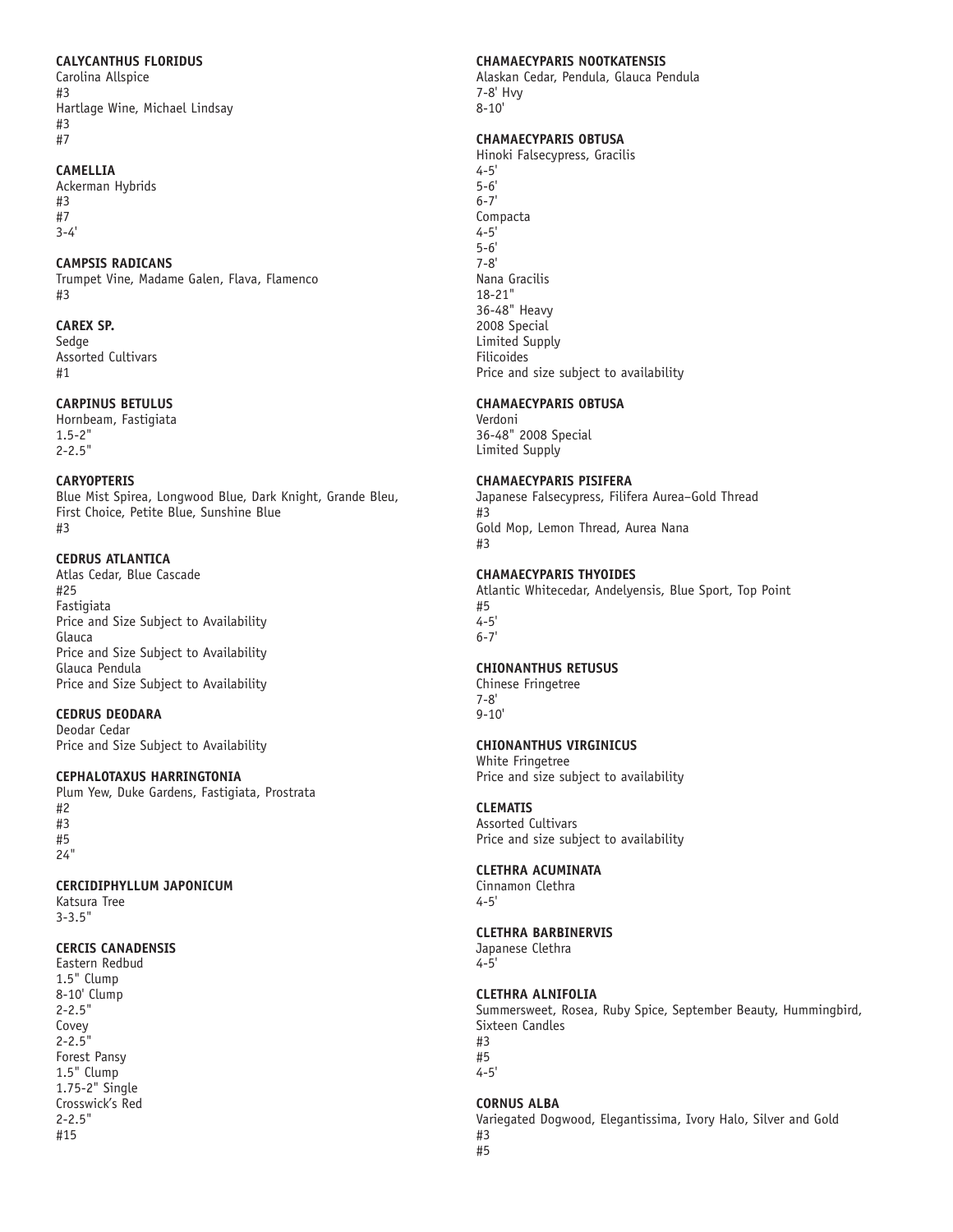### **CORNUS FLORIDA**

Flowering Dogwood, Cherokee Brave 1.5-2"  $8 - 10'$ Cherokee Princess 7-8' 1.5-2" 2.5-3" 12-14' Cloud Nine 7-8' Rubra 6-7' 2-2.5"

## **CORNUS KOUSA**

Kousa Dogwood 6-7' Clump 7-8' Clump 8-10' Clump Satomi, Heart Throb 6-7' 2-2.5"

# **CORNUS MAS**

Corneliancherry Dogwood 2-2.5"

# **CORNUS SERICEA**

Red Twig Dogwood, Bud's Yellow, Baileyi #3 #5

## **CORNUS X**

(Rutger's Hybrids), Aurora 6-7' Hvy Ruth Ellen 8-10' Stellar Pink 7-8' 8-10'  $2 - 2.5$ "

# **CORYLOSPSIS**

Winterhazel, Pauciflora #3 30-36" Hvy 3-4' Spicata #5

# **CORYLUS AVELLANA**

'Contorta' European Filbert, Harry Lauder's Walkingstick Price and size subject to availability

## **CORYLUS AVELLANA**

Red Leaf Walking Stick, Red Majestic #5 4-5'

## **COTINUS COGGYGRIA**

Common Smoketree, Royal Purple, Grace, Pink Champagne, Young Lady 4-5' #7

## **COTONEASTER DAMMERI**

Bearberry Cotoneaster, Royal Beauty, Skogholm, Streib's Findling #3

## **COTONEASTER SALICIFOLIUS**

Willowleaf Cotoneaster, Emerald Carpet, Repens #3

# **CRATAEGUS VIRIDIS**

Green Hawthorn, Winter King 2-2.5" Hvy

## **CRYPTOMERIA JAPONICA**

Japanese Cryptomeria, Yoshino #15 #25 6-7' 8-10' Sekkan Sugi Price and size subject to availability

# **CUPRESSOCYPARIS x LEYLANDI**

Leyland Cypress #15 #25 6-7' 8-9' Naylor's Blue 10-12' Hvy

## **CYTISUS SCOPARIUS**

Scotch Broom, Lena, Moonlight, Burkwood #3

## **DAPHNE X BURKWOODII**

Carol Mackie Price and size subject to availability

# **DAVIDIA INVOLUCRATA**

Dove Tree Price & Size Subject to Availability

## **DEUTZIA GRACILIS**

Slender Deutzia, Gracilis, Pink A Boo, Nikko, Chardonnay Pearls #3

## **ENKIANTHUS CAMPANULATUS**

Redvein Enkianthus, Red Bells, Wink's Pink

#3 #5 3-4'  $4 - 5$ 

# **ERICA Heather**

Assorted Cultivars #3

## **EUONYMUS ALATUS COMPACTUS**

Winged Euonymus 24-30" 30-36" 36-42" Hvy 42-48" Hvy

## **EUONYMUS FORTUNEI**

Wintercreeper Euonymus, Emerald Gaiety, Emerald'n Gold #2 #3 Moonshadow #2 #3

## **FAGUS SYLVATICA**

European Beech Price & Size Subject to Availability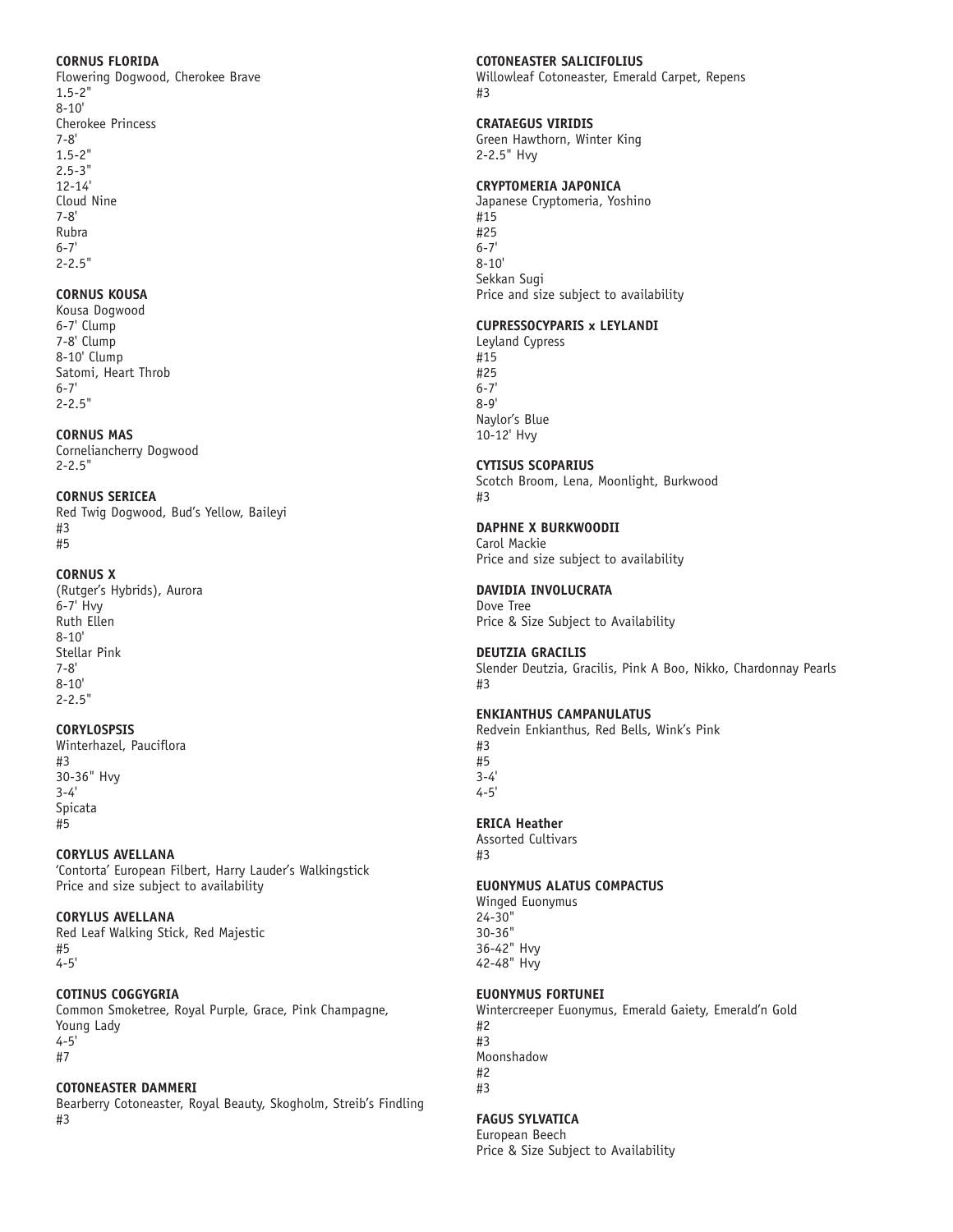5-6'

## **FOTHERGILLA GARDENII**

Dwarf Fothergilla, Mt. Airy, Suzanne, Blue Shadow #3

24-30"

### **FRANKLINIA ALATAMAHA**

Franklin's Tree 4-5' 5-6' 8-10'

## **GAULTHERIA PROCUMBENS**

*Creeping Winterberry*  #1

### **GINKGO BILOBA**

*Maidenhair Tree* Autumn Gold, Magyar 2.5-3"

## **HAMAMELIS x INTERMEDIA**

*Witchhazel* Assorted Cultivars 4-5' 5-6' 6-7' 7-8'

## **HEDERA HELIX**

*English Ivy*  50 Per Flat - 2.5" pp 100 Per Flat

## **HIBISCUS SYRIACUS**

*Rose of Sharon* Assorted Cultivars #3 #7

### **HYDRANGEA ARBORESCENS**

*Smooth Hydangea* Annabelle, White Dome #3 #5 #7 Samantha #3

**HYDRANGEA MACROPHYLLA**

*Big Leaf Hydrangea* Assorted Cultivars #3 Endless Summer, Lady in Red, Mini Penny #3

## **HYDRANGEA PANICULATA**

*Pee Gee Hydrangea* Tardiva/Grandiflora, Chantilly Lace, Unique, Pinky Winky #3 #5 #7 Tree Form 3-4' Multi Stem

## **HYDRANGEA PETIOLARIS**

*Climbing Hydrangea*  #3 #7 Espalier

## **HYDRANGEA QUERCIFOLIA**

*Oakleaf Hydrangea* Alice, Snow Queen, Pee Wee, S. Dwarf #3 #7 2-3' 30-36"

## **HYPERICUM**

*St. John's Wort* Aubrey's Purple, Hidcote, Sunburst #3

## **ILEX AQUIFOLIUM**

*English Holly* Variegata 4-5'

## **ILEX CORNUTA**

*Chinese Burford Holly* Burfordii Nana #3 #5

## **ILEX CRENATA**

*Japanese Holly* Chesapeake #7 4-5' Compacta #3 Green Luster #3 #5 Helleri #3 Hoogendorn #3 #5 #10 Sky Pencil #3 #7 Steeds #3 #5 #7 Soft Touch #3 #7

## **ILEX GLABRA**

*Inkberry* Densa, Shamrock #3 #5 #7 #10

## **ILEX OPACA**

*American Holly* Assorted Northern Varieties 5-6' Hvy 6-7' Hvy 8-9' Hvy 9-10' Hvy

# **ILEX PENDUNCULOSA**

*Longstalk Holly* #3

## **ILEX VERTICILLATA**

*Winterberry* Holly Sparkleberry, Sunset, Red Sprite, Winter Red #3 #5 #10

## **ILEX VERTICILLATA**

*Male Pollinators* Apollo, Southern Gentleman, Jim Dandy #5

## **ILEX x ATTENUATA**

*Foster's Holly* Fosteri Price and size subject to availability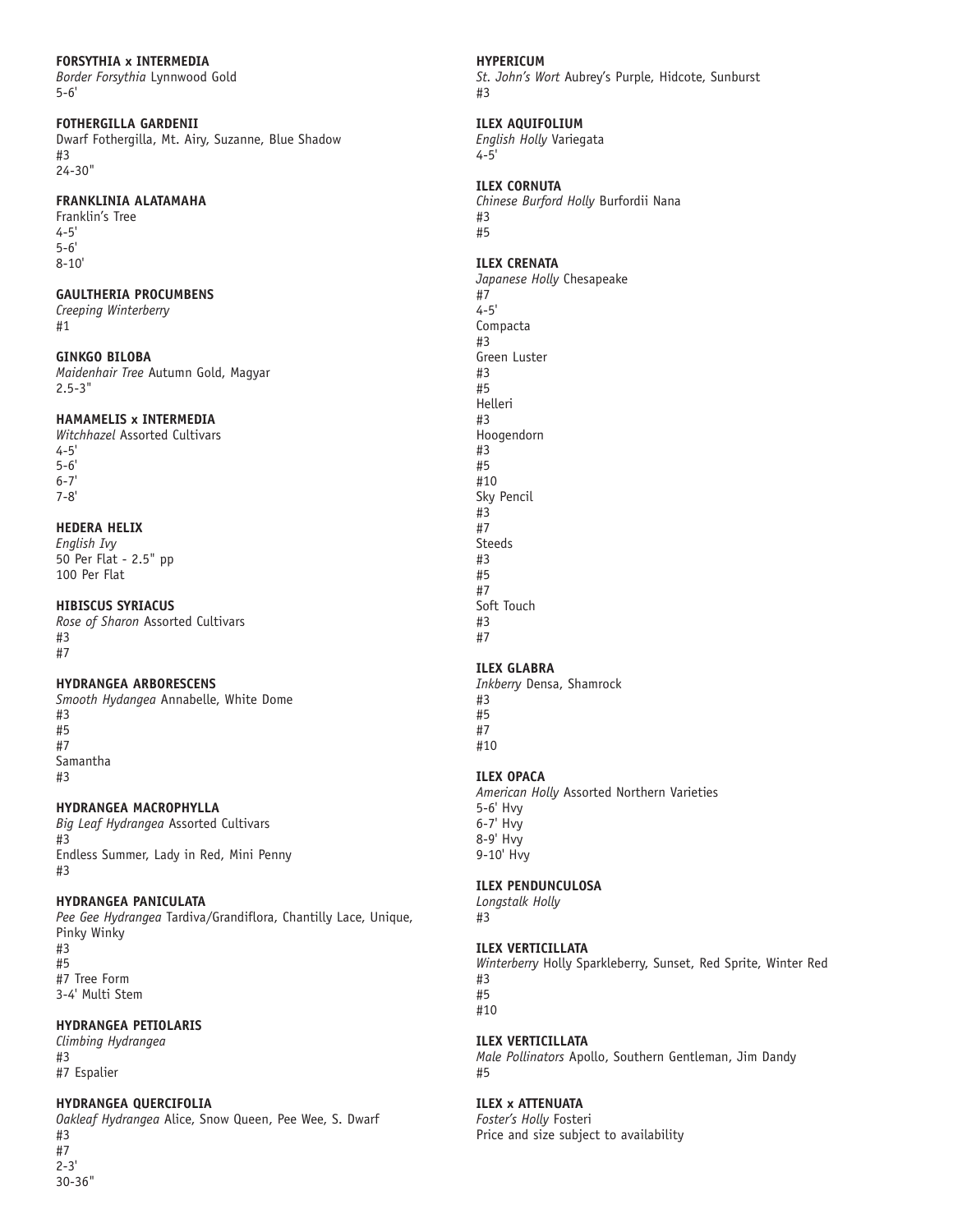#### **ILEX x MESERVEAE**

*Meserve Holly* Blue Angel #3 Blue Maid #3 #5 4-5' Hvy Blue Prince #3 Blue Princess #3 #5 China Boy #3 China Girl #3 #5 Dragon Lady 4-5' 5-6' 7-8' Honey Maid #6 4-5'

### **ILEX x 'NELLIE STEVENS'**

*Nellie Stevens Holly*  6-7' Hvy

### **ILLICIUM FLORIDANUM**

*Anise Tree* Head's Compact, Shady Lady, Halley's Comet #3

#### **ITEA VIRGINICA**

*Virginia Sweetspire* Henry's Garnet, Little Henry, Merlot #3 #5

#### **JASMINIUM NUDIFLORUM**

*Winter Jasmine* #3

### **JUNIPERUS CHINENSIS**

*Chinese Juniper* Sargentii, Angelica Blue, Sea Green #3 Torulosa, Robusta Green, Hooks, Hetzii Columnaris 5-6' 6-7' 7-8'

### **JUNIPERUS CONFERTA**

*Shore Juniper* Blue Pacific, Silver Mist #3

**JUNIPERUS HORIZONTALIS** *Creeping Juniper* Wiltoni, Blue Chip #3

**JUNIPERUS PROCUMBENS**  *Jap. Garden Juniper* Nana #3

**JUNIPERUS SQUAMATA**  *Singleseed Juniper* Blue Star #3

**JUNIPERUS VIRGINIANA** *Eastern Redcedar* Grey Owl, Idyllwild #3 7-8'

### **KALMIA LATIFOLIA**

*Mountain-Laurel*   $2 - 3'$ 3-4' 4-5' Assorted Cultivars #3 #5 21-24" Hvy

#### **KERRIA JAPONICA**

Japanese Kerria Picta, Golden Guinea, Pleniflora #3

## **KOELREUTERIA PANICULATA**

*Golden Raintree*  2-2.5"

## **LAGERSTROEMIA INDICA**

*Crapemyrtle*  #3 #7 #15 #30 6-7' 8-10' 10-12'

## **LEUCOTHOE AXILLARIS**

*Coast Leucothoe*  #3

# **LEUCOTHOE AXILLARIS**

*Dwarf Coast Leucothoe* Margie Jenkins #3

### **LEUCOTHOE FONTANESIANA**

*Drooping Leucothoe* Girard's Rainbow, Nana, Scarletta #3

### **LIRIOPE MUSCARI**

*Lilyturf* Big Blue, Variegata, Cleopatra, Wintergreen 4" #1 Silver Dragon #1

### **LONICERA**

*Honeysuckle* Assorted Cultivars #3 Trellis

### **LONICERA NITIDA**

*Boxleaf Honeysuckle* Baggeson's Gold, Edmee Gold #1 #2

### **MAACKIA AMURENSIS**

*Maackia* 2-2.5"

### **MAGNOLIA x**

Wadda's Memory 7-8'

# **MAGNOLIA GRANDIFLORA**

*Southern Magnolia* Alta #15 6-7' Brown Beauty 7-8' 9-10' 10-12'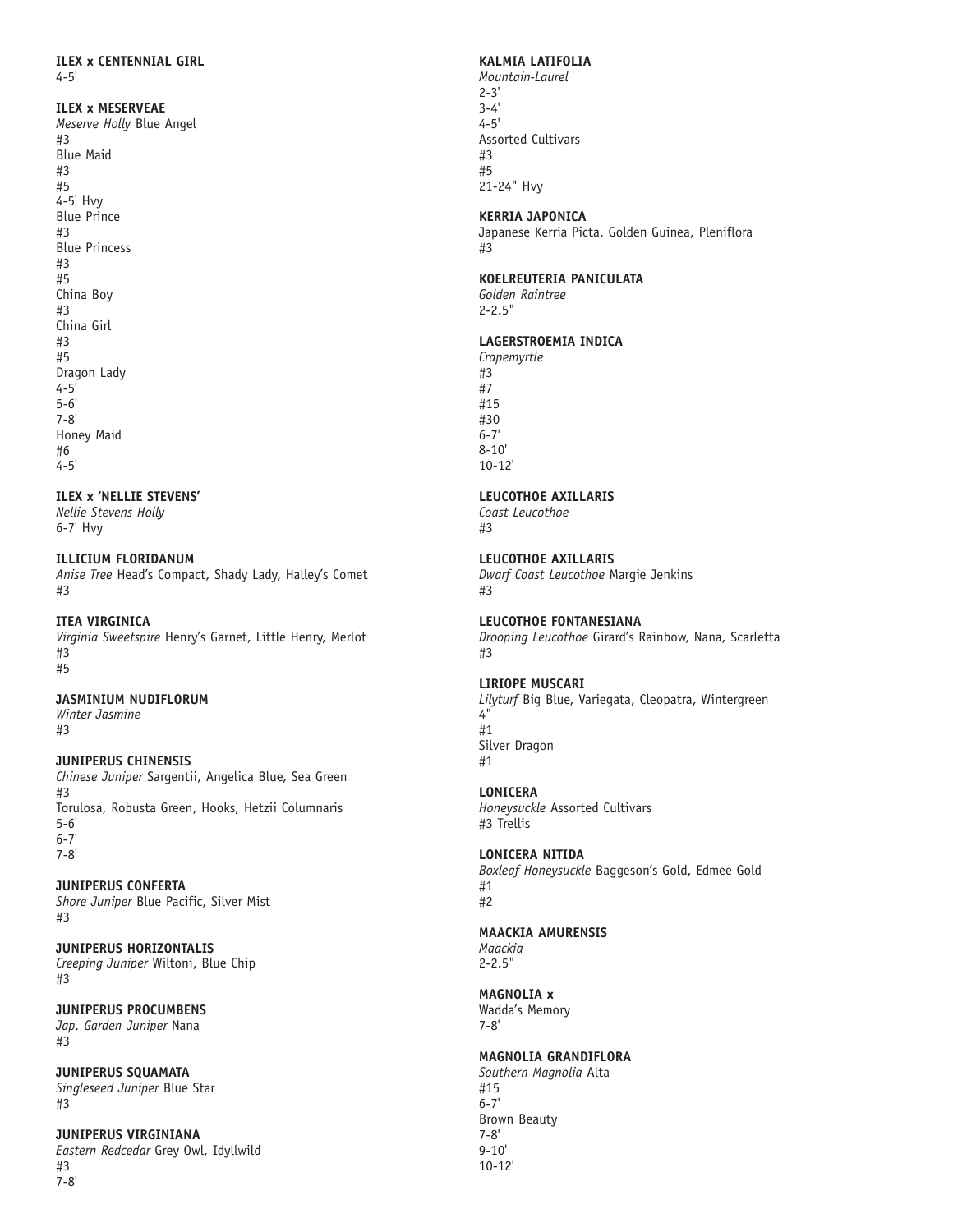#### **MAGNOLIA GRANDIFLORA** (continued)

D. D. Blanchard #15 8-10' Edith Bogue #25 Little Gem #15 #7 Espalier #15 Espalier

# **MAGNOLIA HYBRIDS**

Butterflies, Elizabeth 8-10'

#### **MAGNOLIA LILIIFLORA**

*Lily Magnolia* Susan 5-6'

# **MAGNOLIA SOULANGEANA**

*Saucer Magnolia* 6-7' 8-10'

### **MAGNOLIA STELLATA**

*Star Magnolia* Royal Star, Centennial 6-7' Hvy 7-8' Hvy

## **MAGNOLIA VIRGINIANA**

*Sweetbay Magnolia*  6-7' 7-8' 10-12' Henry Hicks, Moon Glow #15

## **MALUS**

*Crabapple* Assorted Cultivars 2-2.5" #20 Espalier Espalier (Edible) #15 2-2.5"

## **MAHONIA AQUIFOLIUM**

*Oregon Grapeholly*  #15

# **MAHONIA BEALII**

*Leatherleaf Mahonia*  #3 #7

## **METASEQUOIA GLYPTOSTROBODIES**

*Dawn Redwood* 2-2.5" 10-12' Goldrush 10-12'

## **MICROBIOTA DECUSSATA**

*Siberian Carpet Cypress*  #1 #3

### **MISCANTHUS SINENSIS**

*Narrowleaf Maiden Grass* Assorted Cultivars #3

## **MYRICA PENSYLVANICA**

*Northern Bayberry*  #3

#5

#### **NANDINA DOMESTICA**

*Heavenly Bamboo* Assorted Cultivars #3 #7 #10 Gulf Stream, Harbor Belle, Harbor Dwarf #3

#### **NYSSA SYLVATICA**

*Black/Sour Gum* Price and Size Subject to Availability

## **OSMANTHUS HETEROPHYLLUS**

*False Holly* Goshiki, Sasaba, Gulf Tide #3 #5 #10 4-5'

**OXYDENDRUM ARBOREUM**

*Sourwood* Price and Size Subject to Availability

## **PACHYSANDRA TERMINALIS**

Peat Pots 50 per flat 100 Per Flat - RC

## **PARROTIA PERSICA**

*Persian Parrotia*  Price and Size Subject to Availability

## **PENNISETUM ALOPECUROIDES**

*Fountain Grass* Assorted Cultivars #1 #2 #3

### **PERENNIALS - GREAT SELECTIONS**

Assorted Sizes Fresh Stock Weekly Common and Unusual Varieties Call or Fax for Availability

### **PHOTINIA x FRASERI**

*Fraser's Photinia* #3 #7

### **PHYSOCARPUS OPULIFOLIUS**

*Ninebark* Diablo, Summer Wine, Nugget #3 #7

## **PICEA ABIES**

*Norway Spruce*  5-6' 6-7' 7-8' 8-9' Pendula Price and Size Subject to Availability

### **PICEA GLAUCA**

*White Spruce* Price and Size Subject to Availability

## **PICEA GLAUCA CONICA**

*Dwarf Alberta Spruce* #3 (30-36") #6 (42-48")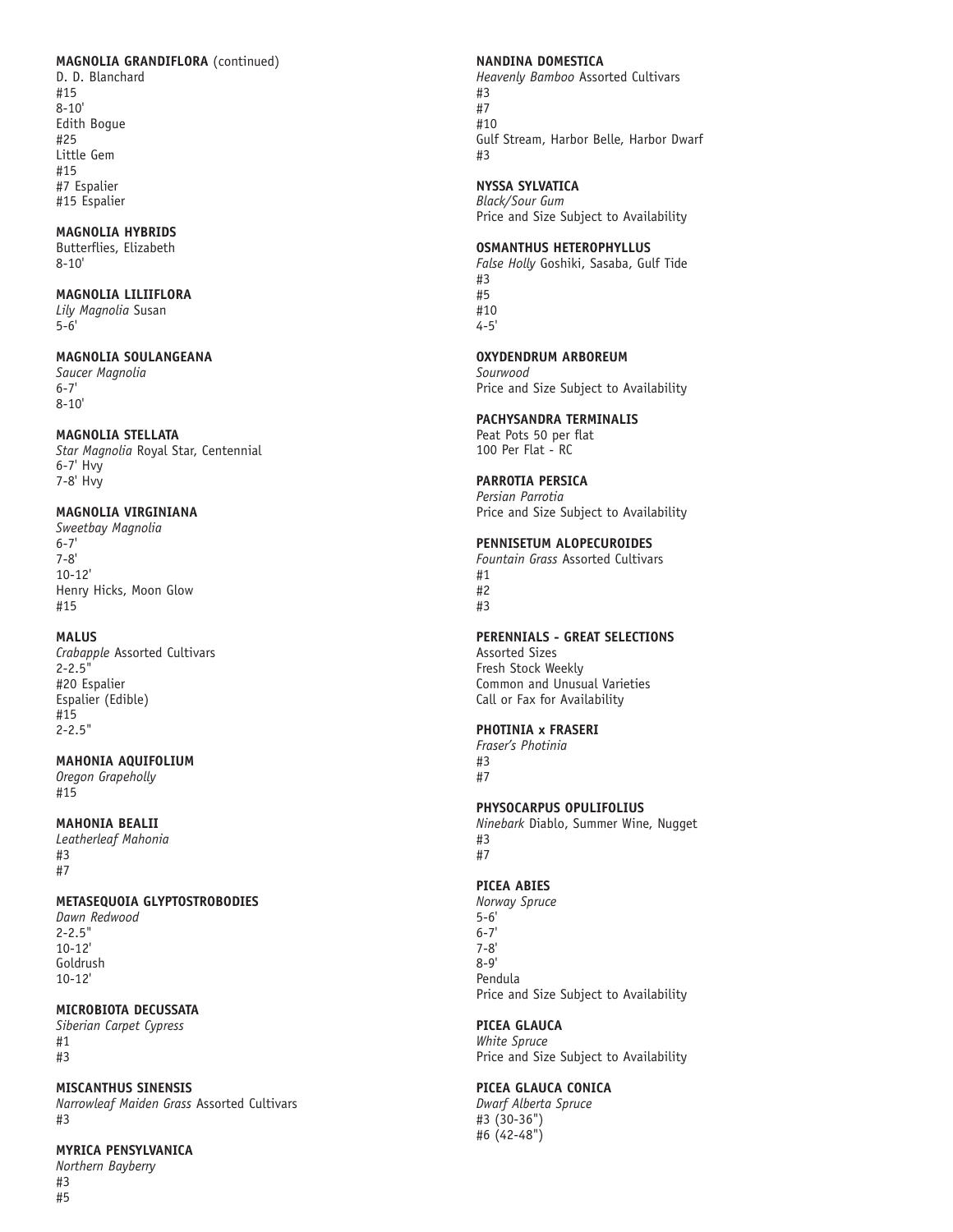## **PICEA OMORIKA**

*Serbian Spruce*  6-7'

### **PICEA ORIENTALIS**

*Oriental Spruce* 8-10' Green Knight 12-14' Specimen

## **PICEA PUNGENS**

*Colorado Spruce* 7-8' Glauca Globosa #6 18" Hoopsii, Bacheri Prices Subject to Availability

# **PIERIS JAPONICA**

*Japanese Pieris* Assorted Cultivars #3 #6 #10 (36")

**PINUS CEMBRA**  *Swiss Stone Pine*  Subject to Availability

# **PINUS DENSIFLORA**  *Japanese Red Pine*

Oculus-Draconis Subject to Availability

**PINUS MUGO** *Swiss Mountain Pine* Slow Mound #3 #6

## **PINUS STROBUS**

*Eastern White Pine* Semi Sheared 6-7' 7-8' 8-10' 10-12' Pendula Subject to Availability

# **POTENTILLA FRUTICOSA**

*Bush Potentilla* #3

## **PRUNUS CERASIFERA**

*Cherry Plum* Krauter's Vesuvius, Thundercloud 2-2.5" 2.5-3"

## **PRUNUS KWANZAN**

*Kwanzan Cherry*  2.5-3"

## **PRUNUS SUBHIRTELLA**

*Autumn Cherry* Autumnalis 1.5-2" 2-2.5"

## **PRUNUS LAUROCERASUS**

*Cherry Laurel* Otto Luyken 18-21" 21-24" 24-30"

# **PRUNUS LAUROCERASUS** (continued) Schipkaensis

30-36" 3-4' 4-5' 5-6'

# **PRUNUS YEDOENSIS**

*Flowering Cherry*  1.75-2"

#### **PRUNUS SUBHIRTELLA**  *Higan Cherry* Pendula, Snow Fountain 2.5-3" 3-3.5"

#### **PRUNUS x CISTENA** *Purpleleaf Sand Cherry*  #7

**PRUNUS OKAME**  *Bell Flowered Cherry* 2-2.5"

 $2 - 2.5$ "

#### **PRUNUS ROYAL BURGUNDY** *Purple Leaf Cherry*

**PRUNUS SARGENTII**  *Sargent Cherry* Princeton, Snowcloud 2.5-3"

#### **PSUEDOTSUGA MENZIESII**  *Douglas Fir*  Price and Size Subject to Availability

#### **PYRACANTHA COCCINEA** *Scarlet Firethorn* Mohave

#7 Esp #15 Esp

# **PYRUS CALLERYANA**

*Bradford Pear* Cleveland Select 2" 2.5" 4"

# **QUERCUS ALBA**

*White Oak* 2.5-3"

# **QUERCUS BICOLOR**

*Swamp White Oak* 2-2.5" 2.5-3"

# **QUERCUS SHUMARDII**

*Shumard Oak* 3.5-4"

# **RHODODENDRON x (HYBRIDS)**

Assorted Cultivars #3 Hvy #5 Hvy #10 (30-36") Hvy #10 (42-48") Hvy

# **RHODODENDRON MAXIMUM**

*Rosebay Rhododendron*

3-4' 4-5' 5-6' 6-7'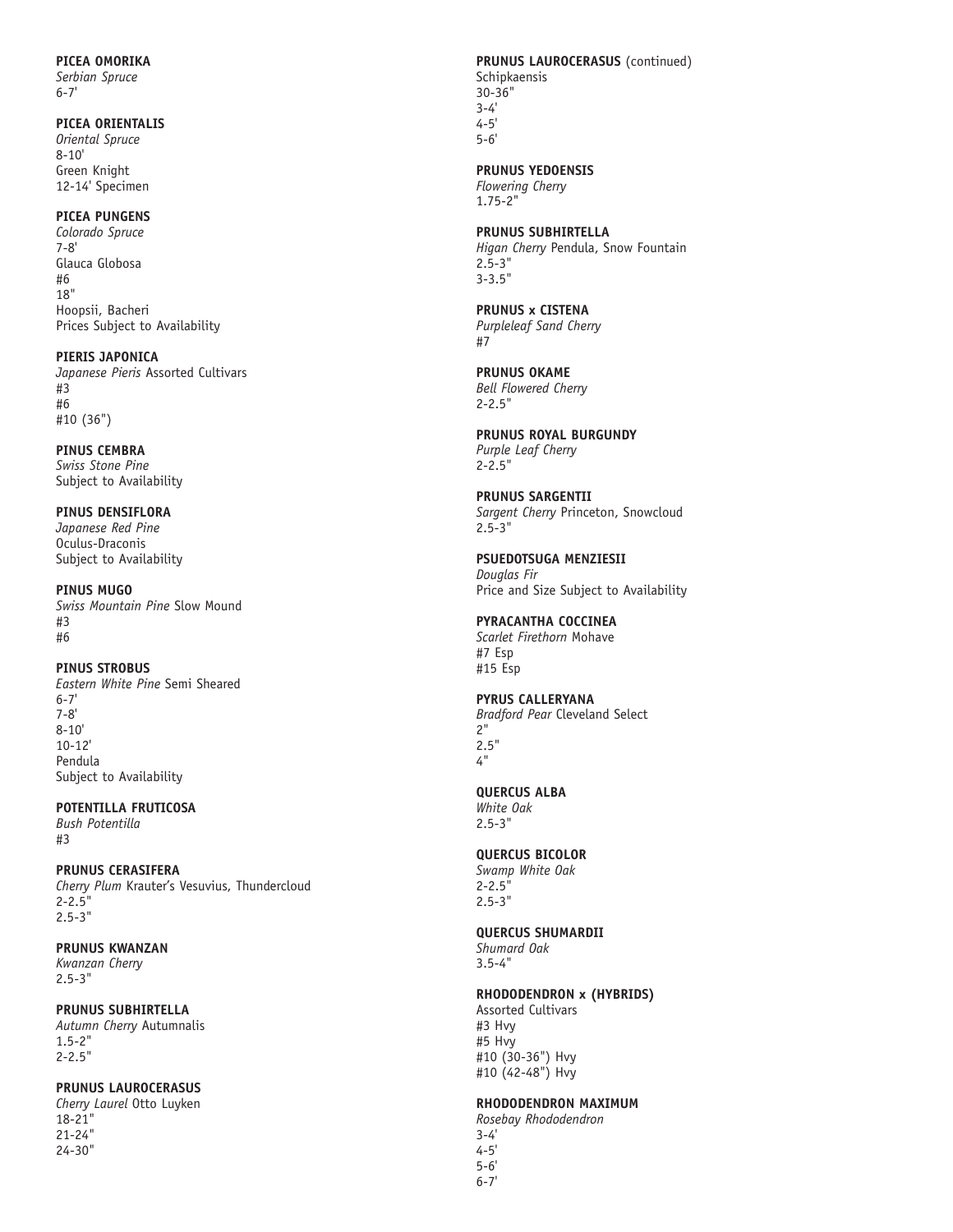### **ROSA**

No. 1 Grade Hvy - Rose Knock Out, Pink Knock Out, Blushing Knock Out #3 Shrub Varieties #3 Climbing Varieties #3 Sunny Knockout, Double Knockout #3

## **SALIX ALBA 'NIOBE'**

*Golden Weeping Willow* 2-2.5" 2.5-3"

## **SALIX BABYLONICA**

*Babylon Weeping Willow*  2.5-3"

#### **SARCOCOCCA HOOKERIANA**

*Sweetbox* 1 Qt. #1

### **SCIADOPITYS VERTICILLATA**

*Japanese Umbrella Pine*  Priced Individually

#### **SKIMMIA JAPONICA**

Japanese Skimmia #2 #5

#### **SPIRAEA x BUMALDA**

*Bumald Spirea* Anthony Waterer, Dolchica, Goldflame, Magic Carpet #3

#### **SPIRAEA JAPONICA**

*Japanese Spirea* Little Princess, Shirobana #3

#### **SPIRAEA NIPPONICA S**

*Snowmound Nippon Spirea* #3

### **SPIRAEA THUNBERGII**

*Thunberg Spirea* Mellow Yellow #3

## **STEWARTIA PSEUDOCAMELLIA**

*Japanese Stewartia*  6-7' Multi 8-9' Multi 10-12' Multi

#### **STYRAX JAPONICUS**

*Japanese Snowbell* Pink Chimes 2-2.5" 2.5-3"

## **STYRAX OBASSIA**

*Fragrant Snowball*  Price and Size Subject to Availability

### **SYRINGA MEYERI**

*Meyer Lilac* Palibin 30-36" 3-4'

#### **SYRINGA PATULA**

*Manchurian Lilac* Miss Kim #3 30" 3'

### **SYRINGA RETICULATA**

*Japanese Tree Lilac* Ivory Silk 2-2.5"

#### **SYRINGA VULGARIS**

*Common Lilac* Assorted Cultivars 42-48"

#### **TAXODIUM DISTICHUM**

*Baldcypress* 2-2.5" 8-10' Hvy

#### **TAXUS BACCATA**

*English Yew* Rependens 18-24"

### **TAXUS x MEDIA**

*Anglojap Yew* Densiformis 18-24" 24-30" Hicksii, Hatfield 24-30" 30-36"

## **THUJA OCCIDENTALIS**

*American Arborvitae* Emerald Green 4-5' 5-6' 6-7' 7-8' Nigra 5-6' 7-8' Elegantissima 5-6' 6-7' **THUJA PLICATA** 

*Western Arborvitae* Green Giant, Spring Grove, Atrovirens 6-7' 8-9' 10-12' #15

### **TROPICAL/ANNUAL PLANTS**

We carry a wide array of Flowering Tropical and Annual plants. Most are available in 1 and 3 gallons. Call for Availability.

## **TSUGA CANADENSIS**

*Canadian Hemlock*  7-8' 8-9' Sargentii Prices Subject to Availability

### **ULMUS AMERICANA**

Princeton 2.5-3"

## **ULMUS PARVIFLORA**

*Lacebark Elm* Allee 2.5-3"